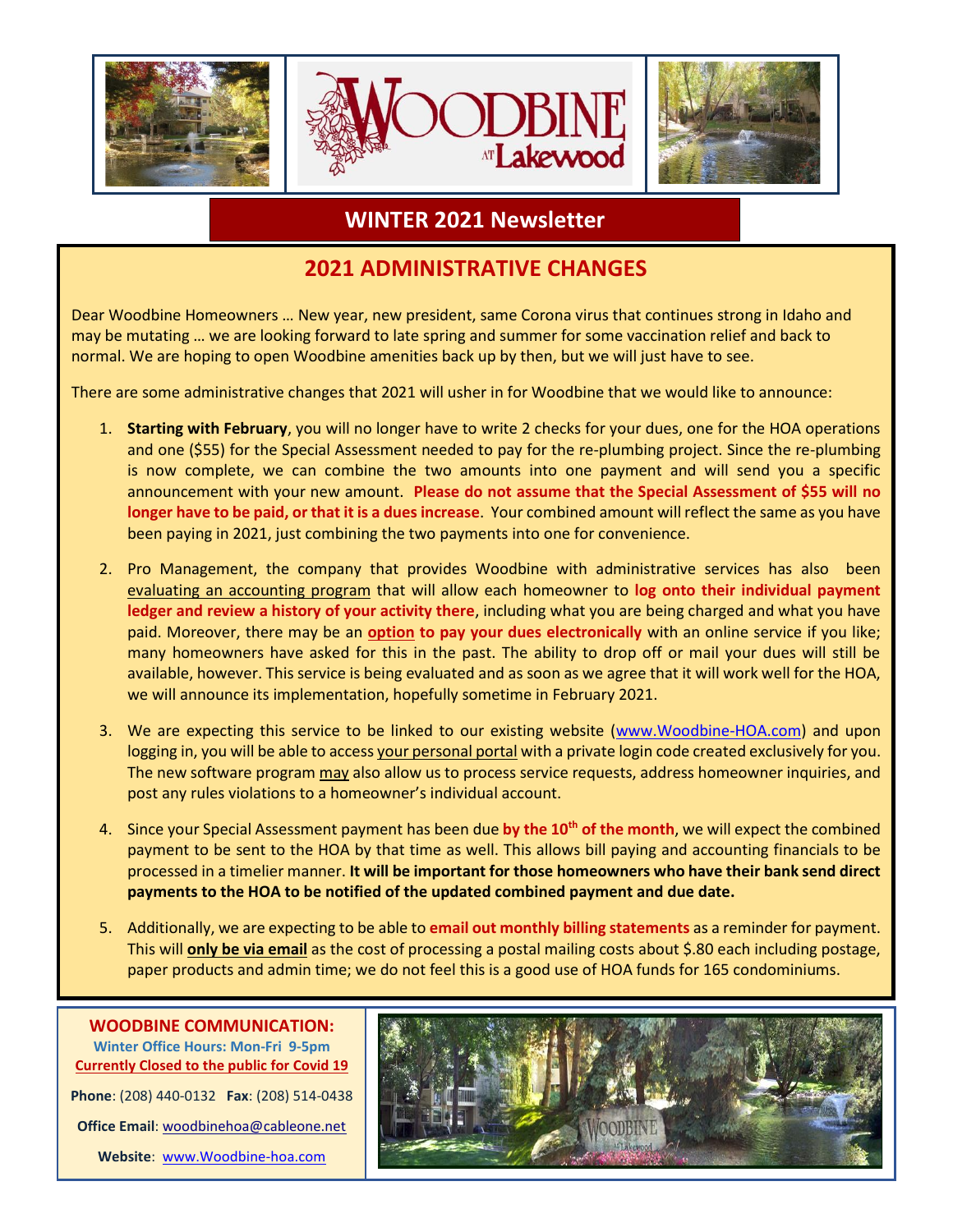

## **W O O D B I N E R E P L U M B I N G U P D A T E**

In our last newsletter, we made the following statement: **"***The entire Woodbine Condominium homeownership has benefitted from the replumbing that was completed because the HOA dues from all homeowners were contributing to the costly repairs for main line leaks wherever they occurred, and now the lower water/sewer costs will also affect property economic operations as a whole. Future condo sales and refinancing can also reference the work done rather than having to disclose that the property has major leak issues."*

bills over the past year and are happy to share it with homeowners. Note that there are some anomalies that affect We have just compiled data from Suez Water that gives reasonably hard numbers to reflect our usage and actual water these numbers such as changes in water rates, some buildings not being replumbed (R/T/U), water meter reading practices (estimates that were corrected at a future read like N bldg..), and actual billing dates. But overall, this data presents the big picture of a successful replumbing program.

|                           |                            | <b>WATER</b><br><b>CCF Usage</b><br><b>Nov 2019</b><br>to | <b>WATER</b><br><b>CCF Usage</b><br><b>Nov 2020</b><br>to | <b>WATER</b><br><b>Paid Amount</b><br><b>Nov 2019</b><br>to | <b>WATER</b><br><b>Paid Amount</b><br><b>Nov 2020</b><br>to |
|---------------------------|----------------------------|-----------------------------------------------------------|-----------------------------------------------------------|-------------------------------------------------------------|-------------------------------------------------------------|
| <b>Building / Address</b> | Size of<br><b>Building</b> | <b>Jan 2020</b>                                           | <b>Jan 2021</b>                                           | <b>Jan 2020</b>                                             | <b>Jan 2021</b>                                             |

#### **CCF = 100 cubic ft = 748 gallons**

|                         |                  | <b>CCF</b> | <b>CCF</b> |                |     |                           |       |
|-------------------------|------------------|------------|------------|----------------|-----|---------------------------|-------|
| A / 3675 Gekeler        | 10 condos        | 135        | 178        | \$             | 265 | $\boldsymbol{\mathsf{S}}$ | 317   |
| <b>B</b> / 3695 Gekeler | 11 condos        | 342        | 133        | \$             | 611 | \$                        | 275   |
| $C/3713$ Gekeler        | 14 condos        | 123        | 160        | \$             | 247 | \$                        | 290   |
| D / 3719 Gekeler        | 14 condos        | 149        | 86         | \$             | 265 | \$                        | 178   |
| $E/3725$ Gekeler        | 10 condos        | 262        | 47         | \$             | 457 | \$                        | 149   |
| $F/3749$ Gekeler        | 11 condos        | 235        | 74         | \$             | 416 | \$                        | 112   |
| G / 3687 Gekeler        | 11 condos        | 372        | 120        | \$             | 623 | \$                        | 229   |
| $H/3639$ Gekeler        | <b>7 condos</b>  | 109        | 82         | \$             | 259 | \$                        | 198   |
| I / 3651 Gekeler        | 11 condos        | 255        | 84         | $\mathfrak{L}$ | 446 | $\mathfrak{L}$            | 175   |
| $J/3559$ Gekeler        | 10 condos        | 94         | 42         | \$             | 203 | \$                        | 112   |
| $K/3565$ Gekeler        | 8 condos         | 99         | 72         | \$             | 211 | \$                        | 157   |
| $L/3585$ Gekeler        | 4 condos         | 193        | 65         | \$             | 328 | \$                        | 127   |
| M / 3611 Gekeler        | 4 condos         | 250        | 38         | \$             | 414 | \$                        | 86    |
| $N/3623$ Gekeler        | 4 condos         | 363        | 8          | \$             | 585 | \$                        | (265) |
| $R/3769$ Gekeler        | 8 condos         | 109        | 81         | \$             | 226 | \$                        | 170   |
| $T/3761$ Gekeler        | 14 condos        | 172        | 130        | \$             | 321 | \$                        | 244   |
| $U/3757$ Gekeler        | <b>12 condos</b> | 71         | 74         | \$             | 168 | \$                        | 160   |

As much a Pro Management would like to put a bow on the Woodbine replumbing project, there is still one more important action to take. Both Suez Water and Boise City Utility billing (sewer) have *Leak Adjustment Credit Programs* that will audit past usage, consider property ownership contributions to fixing leaks (for Woodbine over \$500,000!), and evaluate a credit to individual buildings as they determine. The excess due to water leaks must be over \$150 with demonstrable repair costs, and then Suez will split the overage 50/50 with the property. Boise City Utility billing (sewer) is a bit tougher as they do not want to go back too far in an audit, but **we will apply and pressure the property administrators of both Suez and Boise City** to do what is fair. To be continued ….